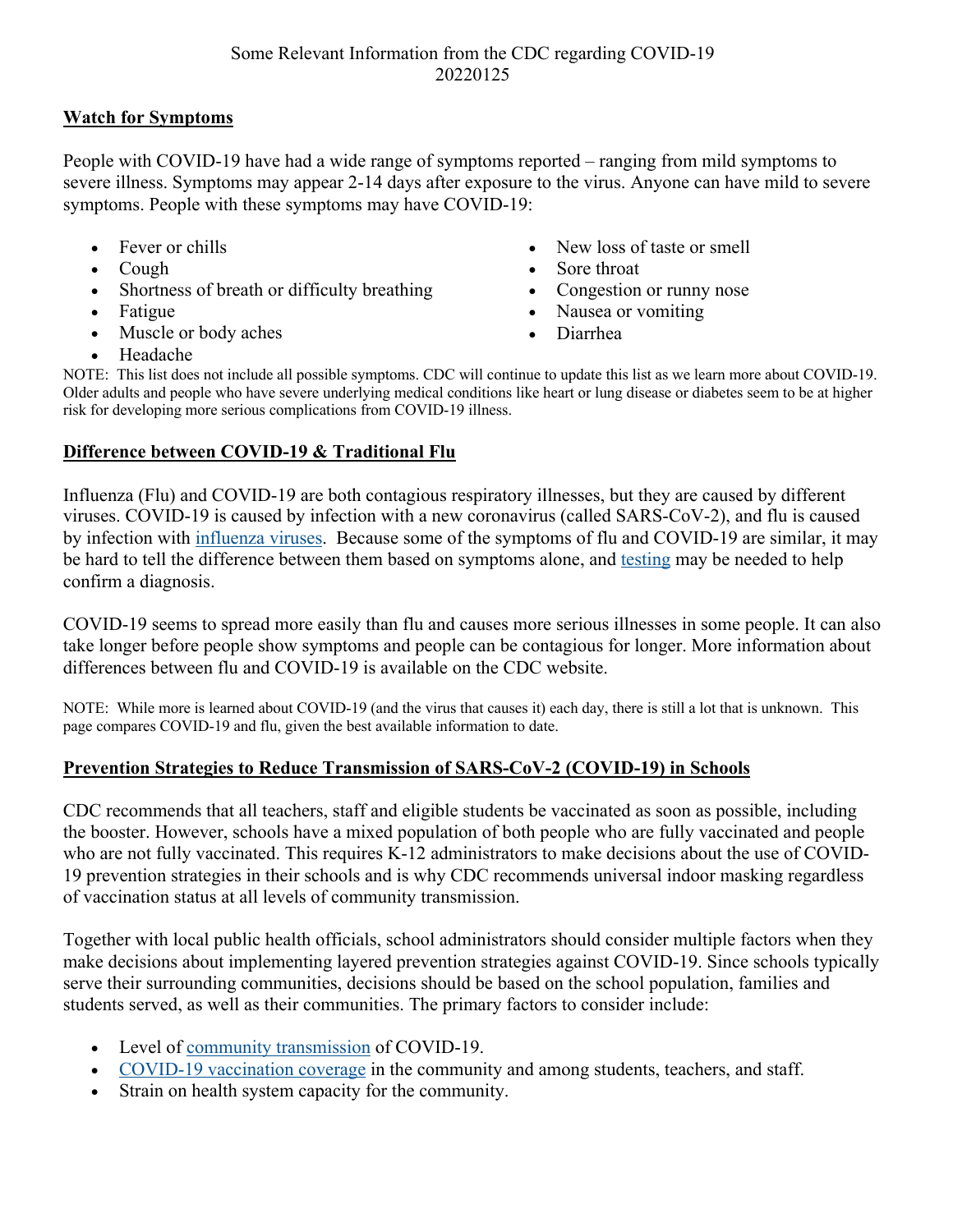- Use of a frequent SARS-CoV-2 screening testing program for students, teachers, and staff who are not fully vaccinated. Testing provides an important layer of prevention, particularly in areas with substantial to high community transmission levels.
- COVID-19 outbreaks, or increasing trends of them, in the school or surrounding community.
- Ages of children served by K-12 schools and the associated social and behavioral factors that may affect risk of transmission and the feasibility of different prevention strategies.

## **To Quarantine or Not to Quarantine?**

Quarantine is staying home, away from other people, and wearing a mask, the whole time, if you must be around other people.

Who should quarantine?

People who are *not* fully vaccinated and are determined to be a close contact of someone with COVID-19 need to quarantine. Please refer to the Steps for Determining Close Contact and Quarantine in K–12 Schools infographic, on the CDC website, to help determine who is a close contact.

They should:

- Get tested immediately and quarantine (stay at home and away from other people) immediately for a period of 5-7 days from the date of their last exposure, unless they receive different instructions from their school official or a public health official.
- If they initially test negative, test again 5-7 days after the date of their last known exposure and continue to quarantine for the full 14 days. If they initially test negative, test again 5-7 days after the date of their last known exposure to determine if they have developed COVID-19 as early as possible. If this test is negative, continue to quarantine for the remainder of the 14-day quarantine period. Isolate immediately if they develop symptoms of COVID-19 or test positive.
- If the person who is quarantining does not develop symptoms of COVID-19 and does not test positive on the two tests, that person can go back into public spaces, including school, on day 15.

Who does NOT need quarantine?

- People who have tested positive for COVID-19 on a viral test within the past 90 days **and** have subsequently recovered **and** remain without COVID-19 symptoms *do not* need to quarantine. However, close contacts with prior COVID-19 infection in the previous 90 days should:
	- o Wear a mask indoors in public for 14 days after exposure.
	- o Monitor for COVID-19 symptoms and isolate immediately if symptoms develop
	- o Consult with a healthcare professional for testing recommendations if new symptoms develop.
- People who are fully vaccinated *do not* need to quarantine if they come into close contact with someone diagnosed with COVID-19. They should:
	- o Get tested 5-7 days after their last known exposure—even if they don't have symptoms.
	- o Wear a mask indoors in public for 10 days following their last exposure or until they test negative, twice, 5-7 days apart.
	- o Monitor for symptoms of COVID-19 for 10 days and get tested and isolate immediately if they develop symptoms of COVID-19.

Even though fully vaccinated people and people with prior infection in the past 90 days who are determined to be a close contact are not required to quarantine, they are expected to wear a mask for 10 days indoors in